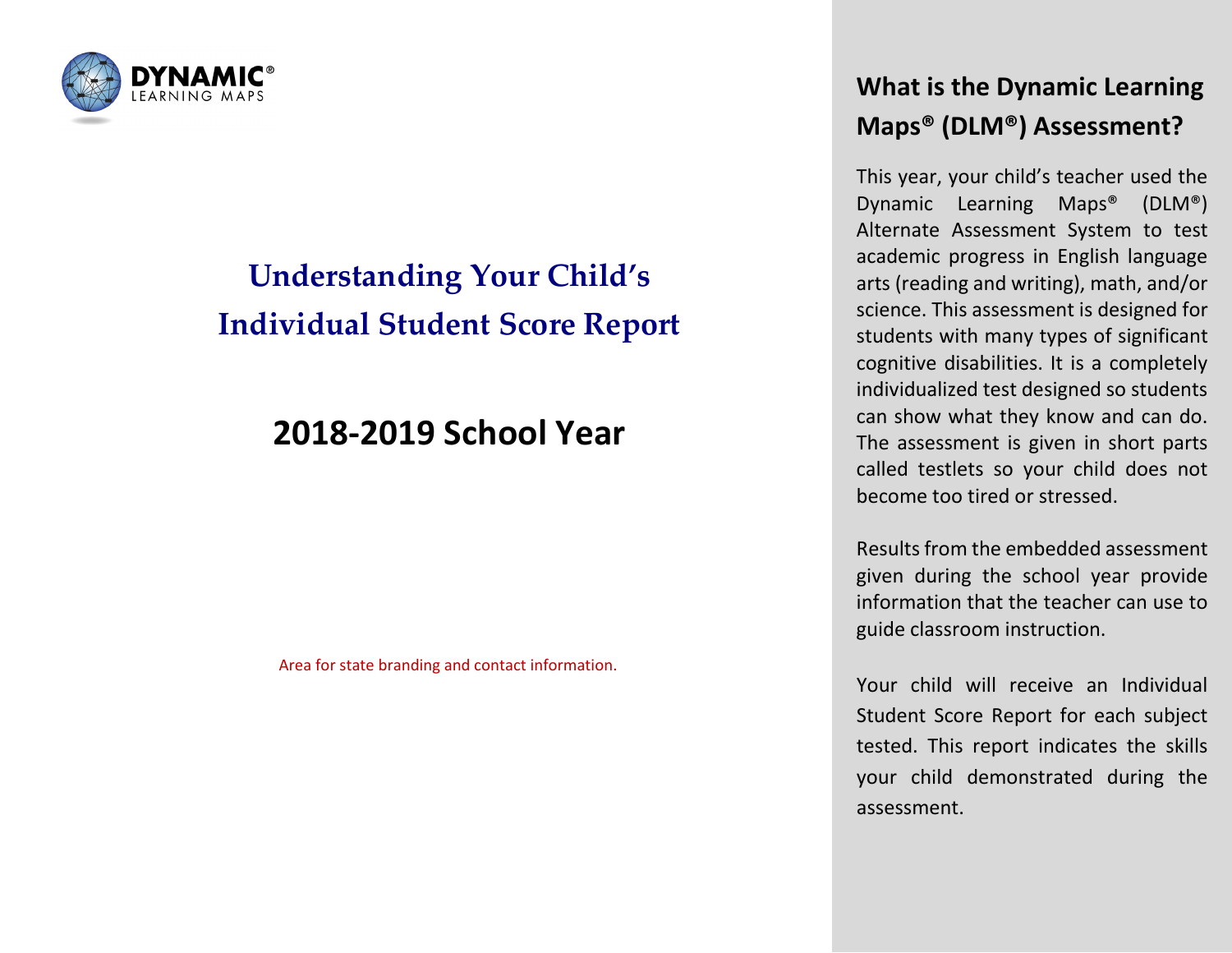#### **Overview**

Each Individual Student Score Report contains information about your child's performance for one subject. This report includes the Performance Profile.

#### **Performance Profile**

The first part of the Performance Profile describes your child's overall performance based on Essential Elements, which are the alternate achievement standards for this subject. The performance levels are:

- emerging
- approaching the target
- at target
- advanced

"At target" means your child has met the alternate achievement standards in this subject at your child's grade level.

This part of the report also lists examples of skills mastered by students at your child's performance level. Your child may or may not demonstrate all of these skills.



Page 1 of 2 ©The University of Kansas. All rights reserved. For educational purposes only. May not be used for commercial or other purposes without permission. "Dynamic Learning Maps" is a trademark of The<br>University of Kansas. For mo